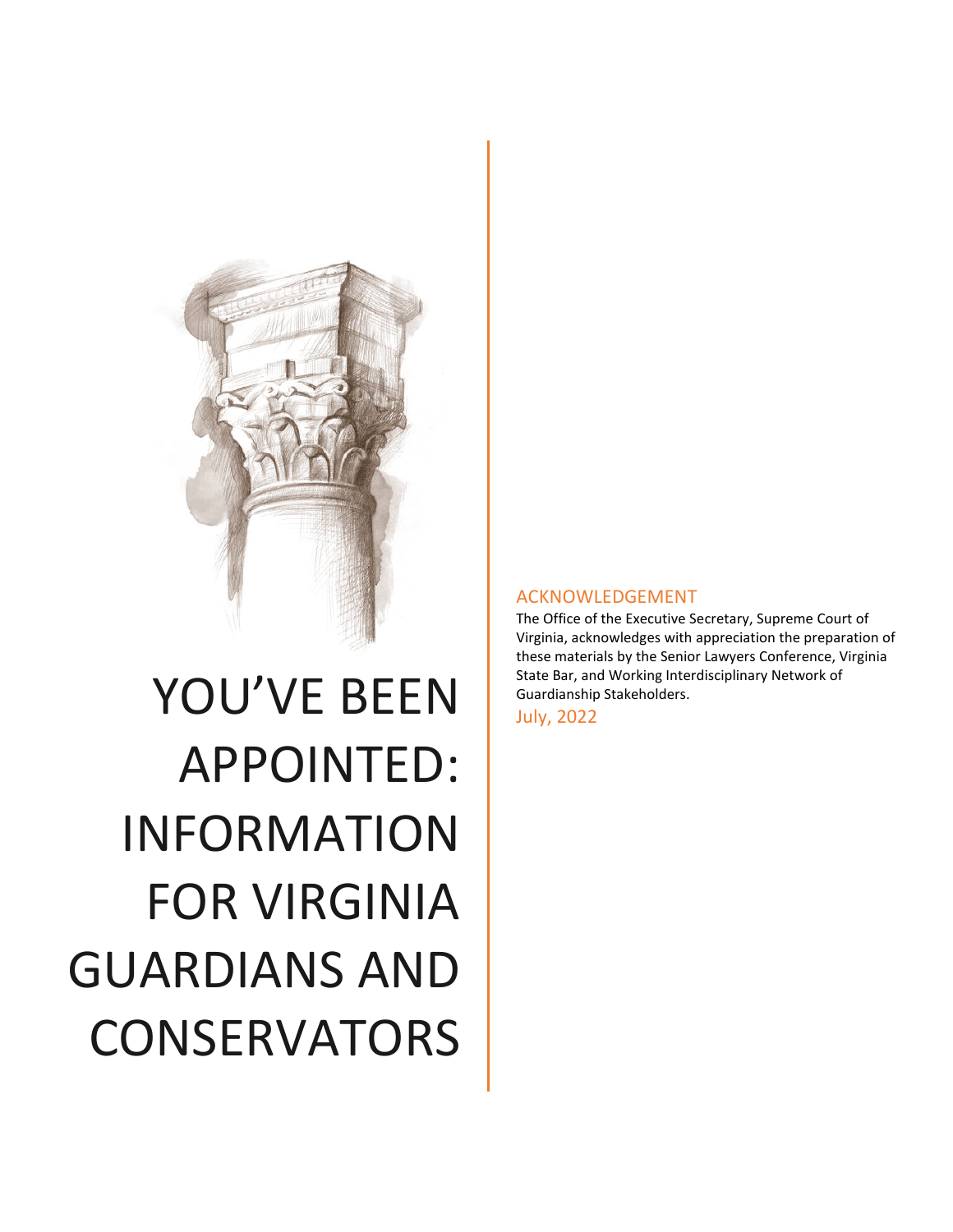# Table of Contents

| MODIFICATION/TERMINATION OF GUARDIANSHIP/CONSERVATORSHIP  15 |
|--------------------------------------------------------------|
|                                                              |
|                                                              |
|                                                              |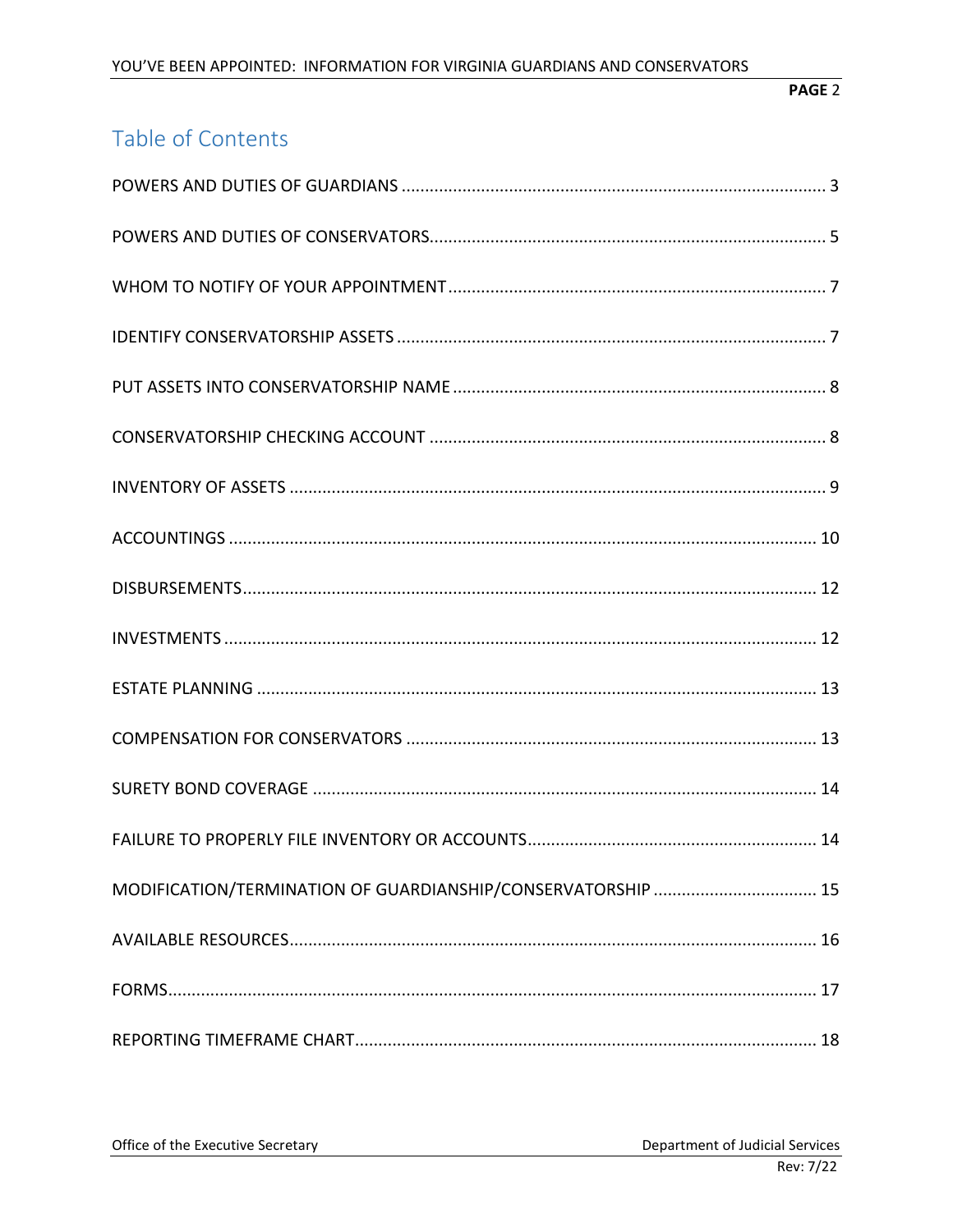You have now been appointed and qualified<sup>1</sup> as a Virginia guardian or conservator. Guardians and conservators are appointed by the court for adults whom the court finds lack the physical and/or mental capacity to care for themselves or their property. Because you must make important decisions regarding the adult's personal and financial affairs, you should know how best to carry out these responsibilities.

This guide is distributed through circuit court clerks to educate you as a court-appointed guardian or conservator – or you may be fulfilling both roles. The guide is also available online at [https://www.vacourts.gov/courts/circuit/resources/guardian\\_conservator\\_pamphlet.pdf.](https://www.vacourts.gov/courts/circuit/resources/guardian_conservator_pamphlet.pdf)

#### <span id="page-2-0"></span>**POWERS AND DUTIES OF GUARDIANS**

- 1. Your powers include only those powers listed in your court order.
- 2. As a guardian, you are in a **fiduciary relationship** with the person for whom you were appointed. You may be personally liable for a breach of any fiduciary duty. Fiduciary duties include acting only in the person's best interest and maintaining good records about how you fulfill your duties. You are not liable for any of the person's actions, unless you are personally negligent. You do not need to spend your personal funds on the person's behalf. You may be paid from the person's money if the court has ordered it.
- 3. Your duties and authority as a guardian do not extend to decisions addressed in a **valid advance directive or durable power of attorney** the person previously executed. You need to ask the court if you believe there is a need to change a durable power of attorney for finances or to appoint a different health care agent. Any modification of an advance directive may not in any way affect the person's directives about medical treatments or procedures.
- 4. You must have **enough contact** with the person to know about his or her capabilities, limitations, needs, support, and opportunities. Visit the person as often as necessary and keep track of your visits.

 $1$  Before you can legally become a guardian or conservator, you must take an oath that you will faithfully perform your duties and give a surety bond, if required by the court order. This is called "qualifying".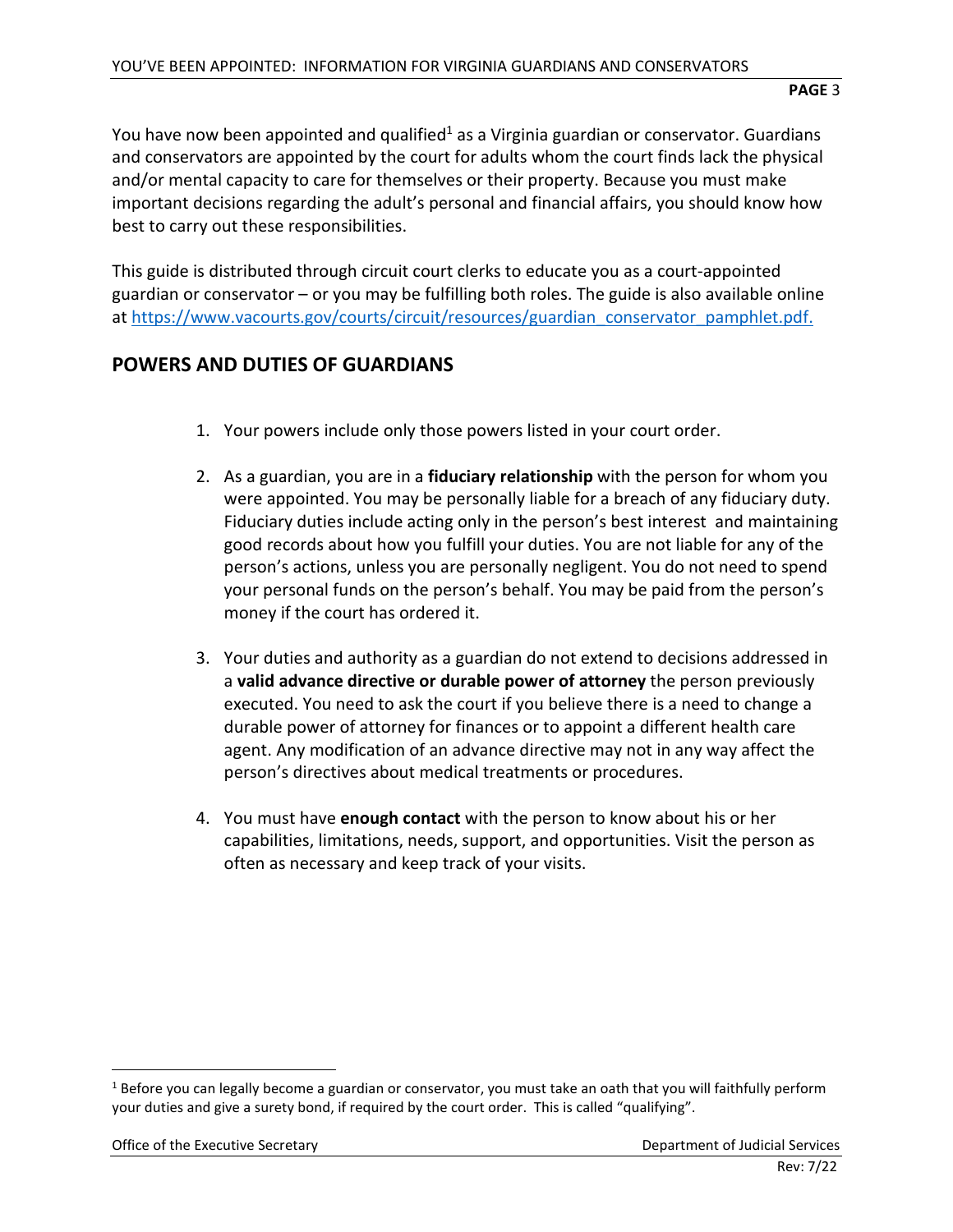- 5. You need **court approval** ahead of time:
	- to change the person's residence to another state
	- to end or consent to the end of the person's parental rights
	- to change the person's marital status
- 6. As guardian, you should encourage the person to **participate in decisions**, to act on his or her own behalf, and to develop or regain the ability to manage personal affairs. In making decisions, you need to consider the person's expressed desires and personal values to the extent you can determine them. If you cannot determine those desires and values, you must act in the person's best interest and exercise your fiduciary duties with care, diligence, and prudence.
- 7. You have the authority to arrange for the **funeral and disposition of remains**, including cremation, interment, entombment, inurnment, or scattering of the ashes. You should make a good faith effort to locate the person's next of kin to make such arrangements. Good faith effort means contacting the next of kin listed in the guardianship petition. You cannot be held liable for the decisions you make regarding the body disposition unless you acted in bad faith or malicious intent.
- 8. You must mail or deliver an **annual report** to the local department of social services where the person lives. This report should be completed and submitted to the local department of social services four months after appointment as the guardian and annually thereafter. Use the fillable form (CC-1644) and instructions provided by the Office of the Executive Secretary of the Virginia Supreme Court located at:

[https://www.vacourts.gov/forms/circuit/fiduciary.html.](https://www.vacourts.gov/forms/circuit/fiduciary.html) A copy of the report form and a sample are also included with this guide. The annual report must be filed with the local department of social services for the jurisdiction where the person lives. A list of local departments, addresses and contact information are at: [http://www.dss.virginia.gov/localagency/index.cgi.](http://www.dss.virginia.gov/localagency/index.cgi) Remember to date and sign the report before mailing to the local department of social services.

9. You must also mail or deliver a **final report** to the local department of social services where the person lives when the guardianship ends.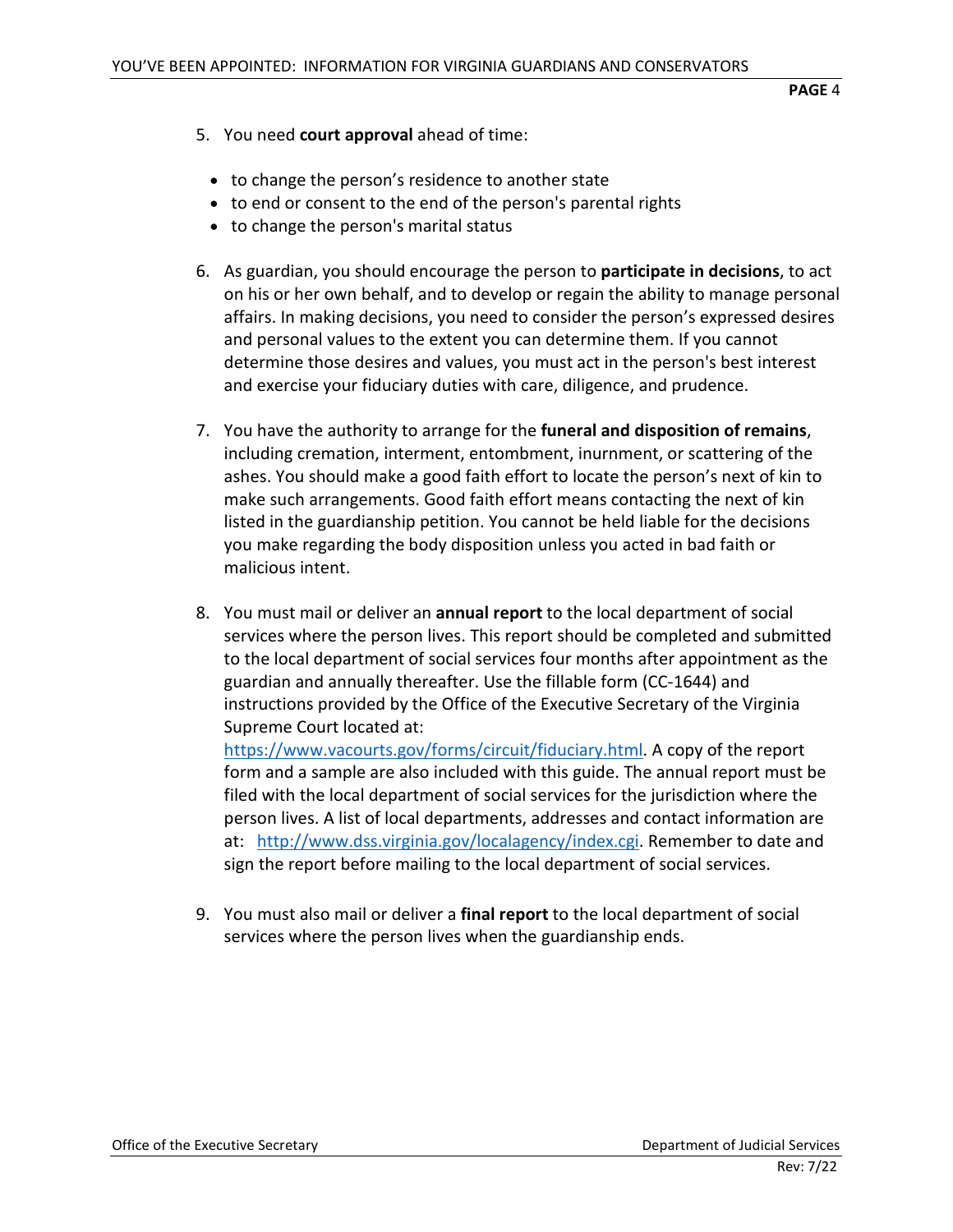# <span id="page-4-0"></span>**POWERS AND DUTIES OF CONSERVATORS**

- 1. As a conservator, you are in a **fiduciary relationship** with the person for whom you were appointed. Fiduciary duties include acting only in the person's best interest, carefully managing any assets you are responsible for, keeping your funds separate from the person's funds, and maintaining good records about how you fulfill your duties. You may be personally liable for a breach of any fiduciary duty. You are not liable for any of the person's actions, unless you are personally negligent. You do not need to spend your personal funds on the person's behalf.
- 2. Unless there are restrictions in the conservatorship order, you must **take care of and preserve the person's estate and manage it to the person's best advantage**. You should use the person's income and assets to pay the person's debts, including bills for the person's care and any of the person's legal dependents. If you make investments, seek advice from a financial professional to be sure you are investing according to Virginia legal requirements. Do not hesitate to seek legal advice from an elder law attorney about the correct way to use any funds.
- 3. The Commissioner of Accounts is an attorney appointed by the judge of each circuit court to provide general supervision of all fiduciaries. A list of Commissioners of Accounts, by jurisdiction and alphabetically by name, is at: [https://www.vacourts.gov/courts/circuit/resources/coa/home.html.](https://www.vacourts.gov/courts/circuit/resources/coa/home.html)
- 4. You should encourage the person to **participate in decisions**, to act on his or her own behalf, and to develop or regain the ability to manage financial matters. In making any financial decision, you should consider:
	- o the person's wishes and values
	- o the person's accustomed manner of living and quality of life
	- o the overall amount of available funds
	- o how long you expect the conservatorship to last
	- o other available resources
	- o the guardian's recommendations
- 5. To avoid being personally liable on a **contract** you sign on behalf of the person, the contract must specifically state that you are not personally responsible, or you must state that you are signing the contract as a conservator for the person. It is good practice to sign any legal document as "[Your name] as conservator for [person's name]."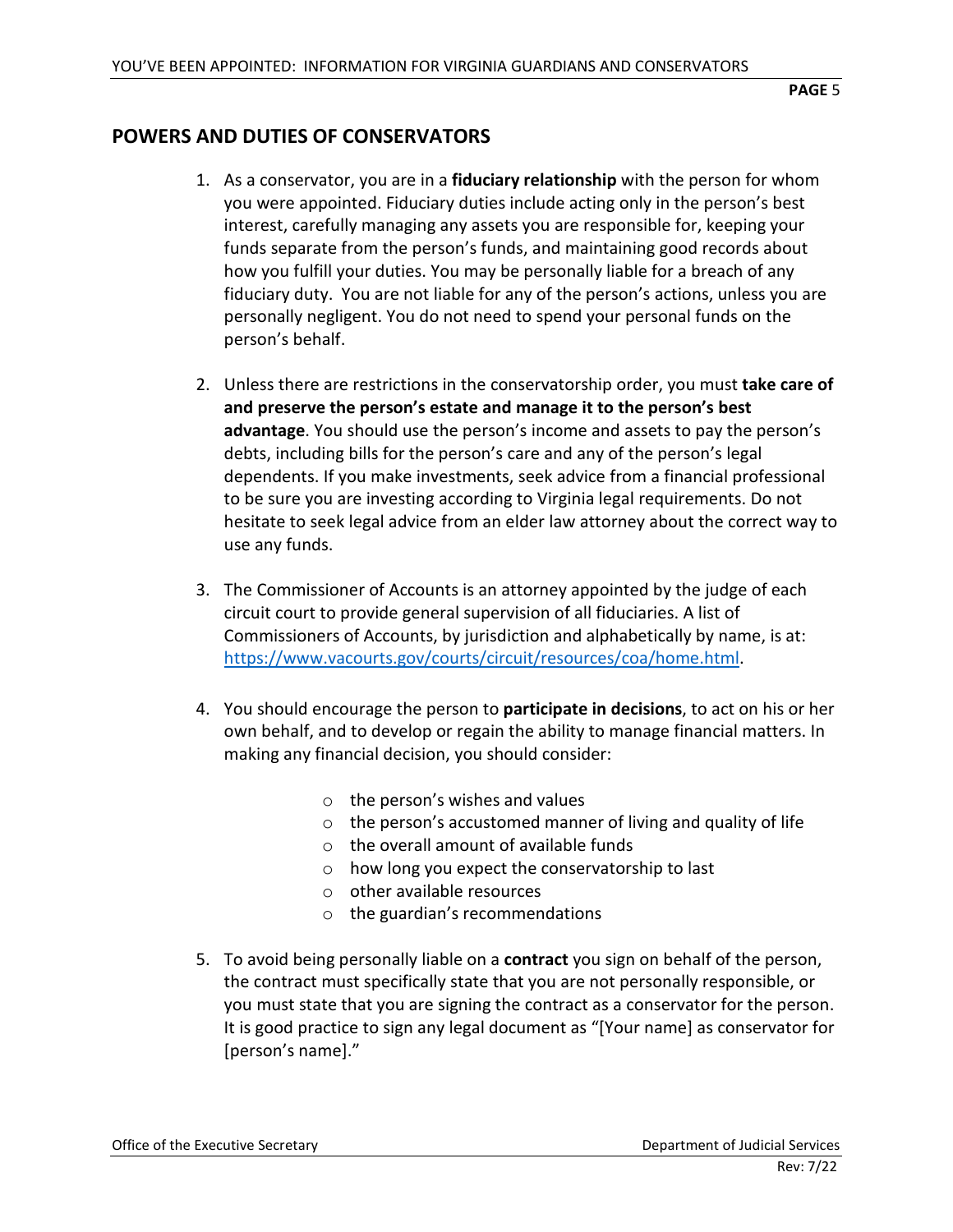- 6. Once you are appointed, you have the following powers in **managing the person's money and property**. You may exercise these powers without getting prior authorization from the court, unless the court's order says otherwise:
	- To sign documents and take all other actions that serve the person's best interests
	- To ratify or reject a contract the person signed
	- To pay money that is for the person's benefit or for the benefit of a legal dependent, to the following parties:
		- a. A provider of goods and services
		- b. An individual or facility that provides care
		- c. The distributee or distributee's custodian under Uniform Gifts or Transfers to Minors Acts
		- d. The person's guardian or a dependent's guardian or conservator
	- To maintain life, health, casualty, and liability insurance for the benefit of the person, or legal dependents
	- To initiate a proceeding to revoke a power of attorney, if circumstances deem necessary for the well-being of the person
	- To borrow, to obtain a mortgage to secure loans, and to renew existing loans
	- To manage the money and property after the conservatorship ends until you deliver it to the person or the person's estate.
- 7. Before you **sell real estate**, the court may require you to:
	- Increase the amount of your bond
	- Get an appraisal of the real estate or interest
	- Give notice to interested parties
	- Consult with the Commissioner of Accounts and the guardian, if one has been appointed

You must report to the Commissioner of Accounts how you have met these requirements. The court order typically requires approval of a sale before it can close. The Commissioner of Accounts reviews the proposed sale contract for reasonableness, reviews the bond based on the proceeds to be received and files a written report with the clerk of court. Once the report is filed, it is confirmed fifteen (15) days after filing if no one files exceptions. The closing cannot occur until the report is confirmed.

8. If the person is receiving Social Security benefits, you have no authority as conservator to manage these funds. You must apply to Social Security through a separate process to be appointed as a representative payee in order to manage these funds. Information on Representative Payees may be found at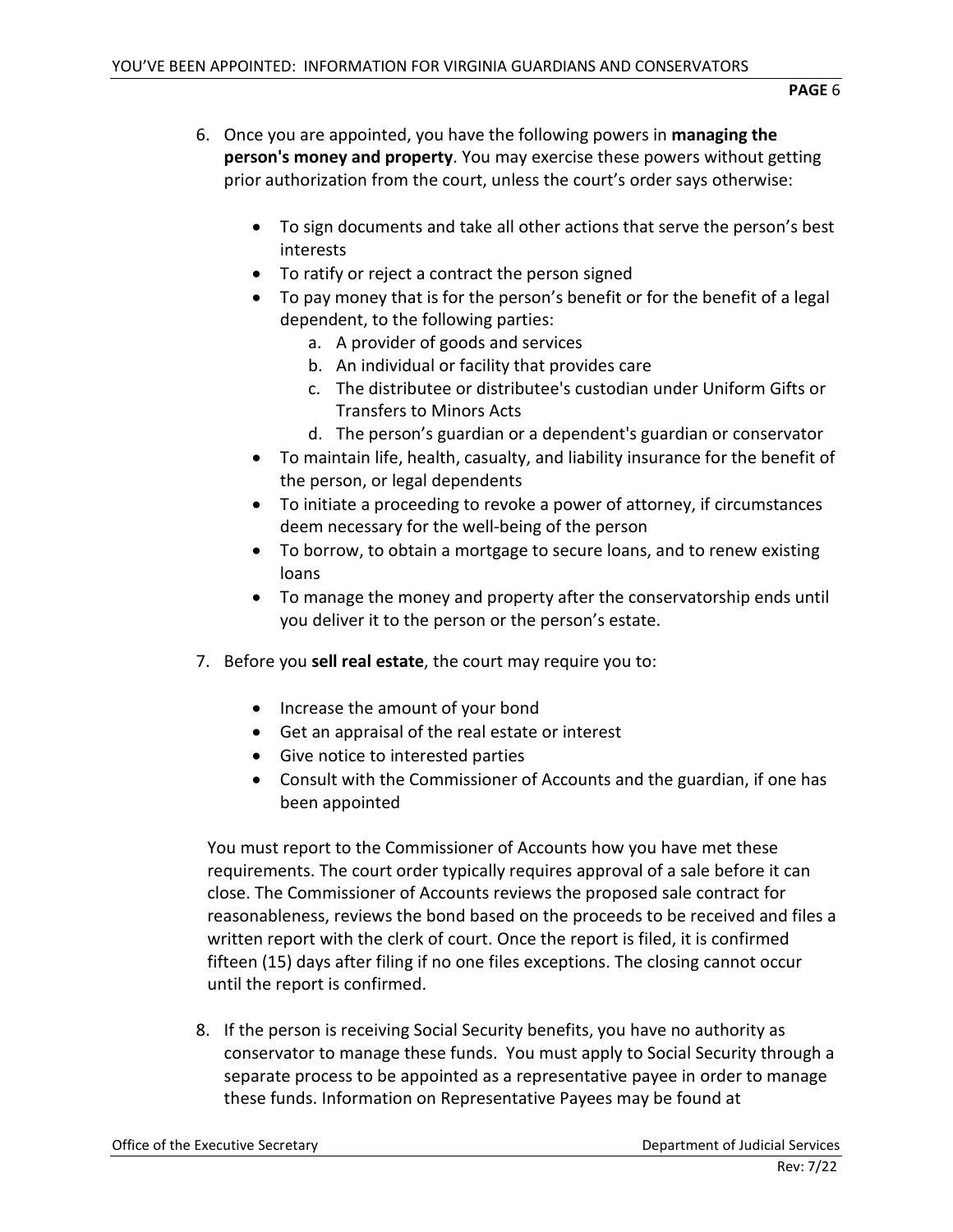[https://www.ssa.gov/payee.](https://www.ssa.gov/payee) Please note that a guardian or conservator is not automatically selected as a representative payee for a Social Security beneficiary. Other governmental agencies such as the Department of Veterans Affairs have similar processes.

# <span id="page-6-0"></span>**WHOM TO NOTIFY OF YOUR APPOINTMENT**

- 1. Send a copy of your letters of qualification as Conservator to every bank, brokerage firm, agency from which annuities are sent, and any other appropriate entity with a letter stating who you are, your address, and requesting future payments be sent to you as conservator.
- 2. If the person owns a car or a house, notify the insurance companies to send any future billings to you.
	- Tell the insurance company if the house is vacant as the company may require an additional premium to insure a vacant home.
	- If the person is no longer driving but owns a car, you need to decide whether to cancel the insurance or change its coverage until the car is no longer owned by the person.

### <span id="page-6-1"></span>**IDENTIFY CONSERVATORSHIP ASSETS**

- 1. If the person is unable to tell you about his or her assets, you may find it helpful to look in checkbook registers for sources of income or old tax returns, for bank statements and other investment information.
- 2. Determine how each asset is titled were the assets solely owned or joint with someone? If the assets were jointly owned, then with whom, and were the funds all contributed by the person or was a percentage contributed by each joint owner? Did the account have a pay on death clause?
- 3. Vehicles those titled solely in the person's name are considered a conservatorship asset.
- 4. Furniture if the person shares the home with a spouse or family member, the furniture is not usually considered a conservatorship asset under your control.
- 5. Jewelry if the person is wearing it, do not consider it as being under your control as a conservator asset. If there is other valuable jewelry that would be in jeopardy if you don't take control of it, inventory it and put it in a safe place.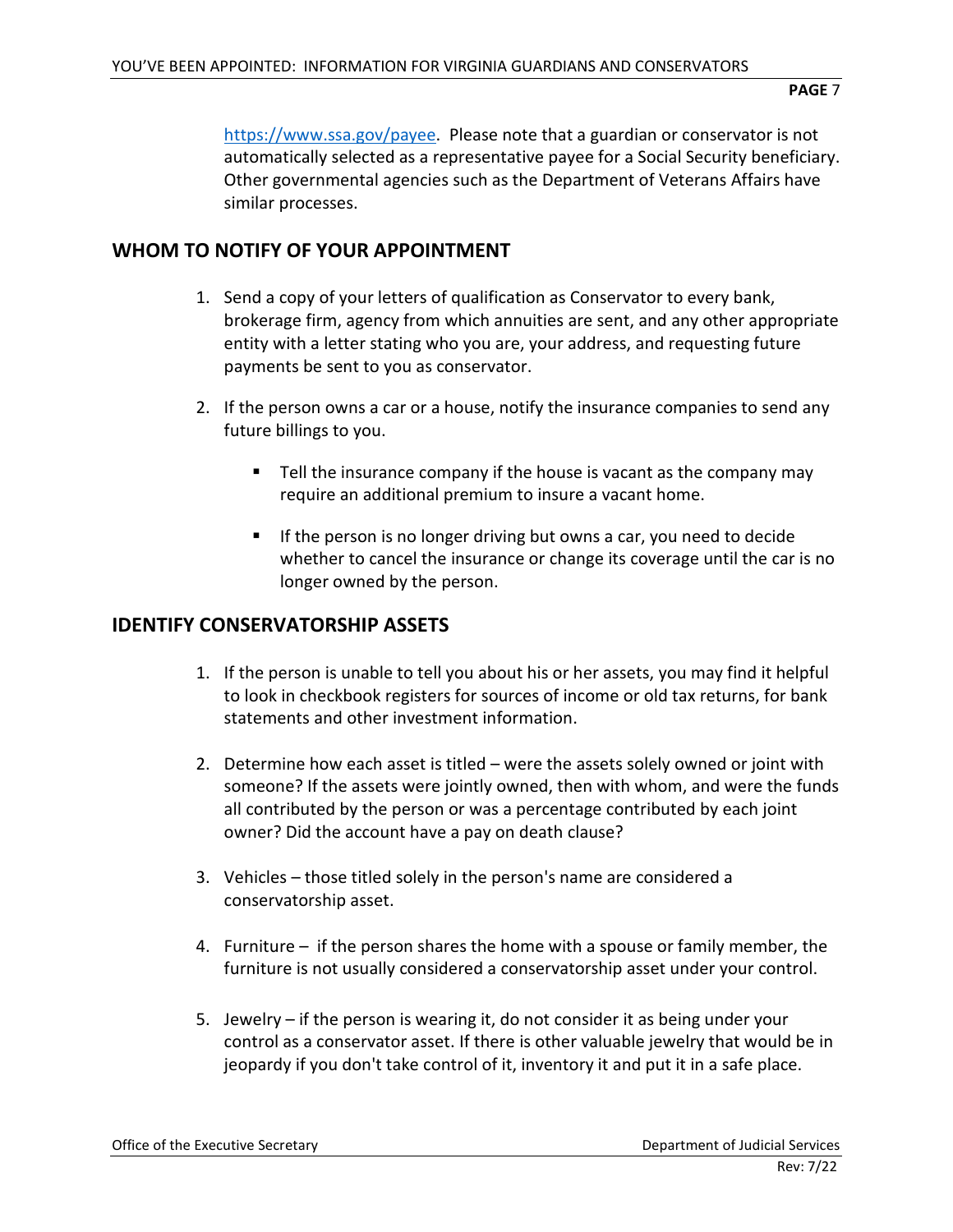# <span id="page-7-0"></span>**PUT ASSETS INTO CONSERVATORSHIP NAME**

- 1. Change the titles to every account or asset to "[your name], Conservator for [person's name]."
- 2. Do not use your own Social Security number on conservatorship assets, use the person's Social Security number.
- 3. Assets held jointly with a spouse should be split 50/50, and half will go into the conservatorship. Likewise, half of the income earned from joint assets earned after the date of qualification should be deposited into the conservatorship account.
- 4. Pay on death (P.O.D.) and transfer on death (T.O.D.) accounts or assets should be left in the person's name until you need to use those assets for the person's benefit. If those funds are needed, withdraw the funds and deposit them into the conservatorship checking account. Tell the bank or holder of the asset to send you all statements and 1099's. You should always try to maintain the character of any P.O.D. or T.O.D asset so that the person's wishes will be honored at death.
- 5. Other jointly owned assets should be reported in the percentage the person contributed.
- 6. Stocks or investments that have not reached maturity can be left as titled as long as the co-owner agrees to cooperate with you as Conservator and permit you to hold the original documents.

#### <span id="page-7-1"></span>**CONSERVATORSHIP CHECKING ACCOUNT**

- 1. Choose a Virginia bank to open the conservatorship checking account. Use only a bank account that returns the original or photocopies of checks, or that allows copies of cashed checks to be viewed and printed online. If you will be keeping more than \$1,000 in the checking account, open an account that pays interest.
- 2. You are required to submit cancelled checks and/or signed receipts to the Commissioner of Accounts for every disbursement you make as Conservator. Should your bank fail to send you a statement or proof of cancelled checks, call them as soon as you are aware of the situation. Delaying your request for missing statements or proof of cancelled checks may result in service charges by your bank.
- 3. You should deposit all income for the person into the conservatorship checking account and make all disbursements from this account. You may invest assets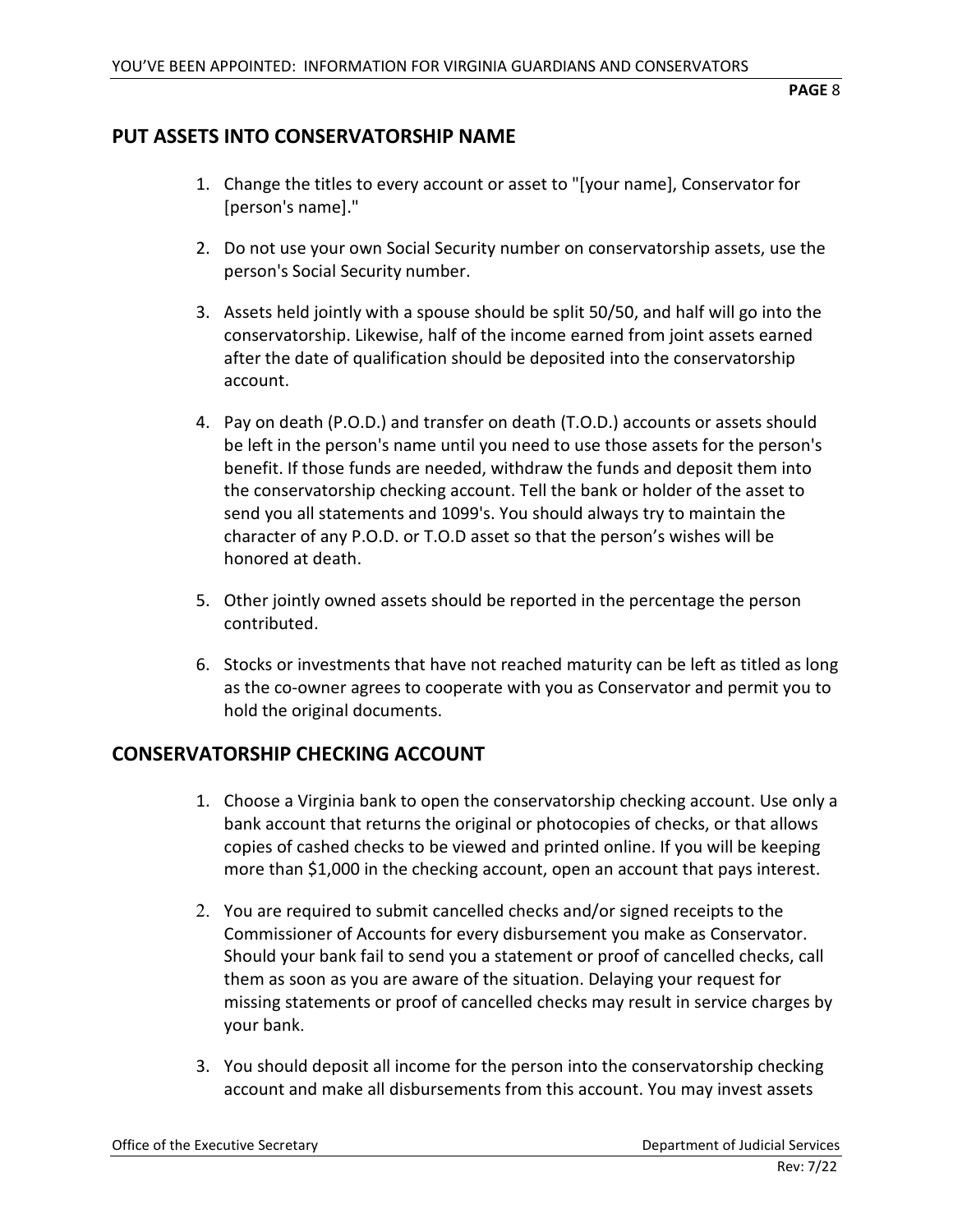elsewhere, but your record keeping will be greatly simplified if all transactions pass through this one account.

This does not mean you should not invest in certificates of deposits or buy Treasury Bills, etc. Just deposit the proceeds from matured, redeemed, or sold assets into the checking account and then purchase new assets from the same account.

# <span id="page-8-0"></span>**INVENTORY OF ASSETS**

- 1. You must file an inventory of the assets of the person's estate with the Commissioner of Accounts within four months from the date of qualification. A link for contact information for Commissioners of Accounts is provided on page 4 of this guide. The Clerk will have given you an inventory form at the time of your qualification that includes detailed instructions for completing the form, but [Form CC-1671 INVENTORY FOR ESTATE OF INCAPACITATED ADULT](http://www.vacourts.gov/forms/circuit/cc1671.pdf) and instructions may also be found on Virginia's Judicial System website at [https://www.vacourts.gov/forms/circuit/fiduciary.html.](https://www.vacourts.gov/forms/circuit/fiduciary.html) These forms may be filled out online and printed for filing. A copy of this form and a sample form are also included with this guide.
- 2. Use exact figures on your Inventory valuations. Do not round figures. Use the beginning values as of the date of your qualification, not the values as of the day you complete the Inventory.
- 3. Inventories must be printed legibly in black or blue ink or typewritten and signed by each qualified Conservator.
- 4. You must submit two copies of the signed Inventory form with the appropriate filing fee to the Commissioner of Accounts office. The Clerk will have given you a filing fee schedule at the time you qualified.
- 5. You may mail the Inventory and check for the filing fee to the Commissioner of Accounts Office. If you wish to file in person, you should make an appointment ahead of time. An appointment can sometimes be made with as little as one day's notice.
- 6. Each Conservator must supply the Commissioner of Accounts with telephone numbers, and complete, current street address. If you use a Post Office Box for mail, a street address must also be provided. It is your responsibility to keep the Commissioner of Accounts informed of your current street address.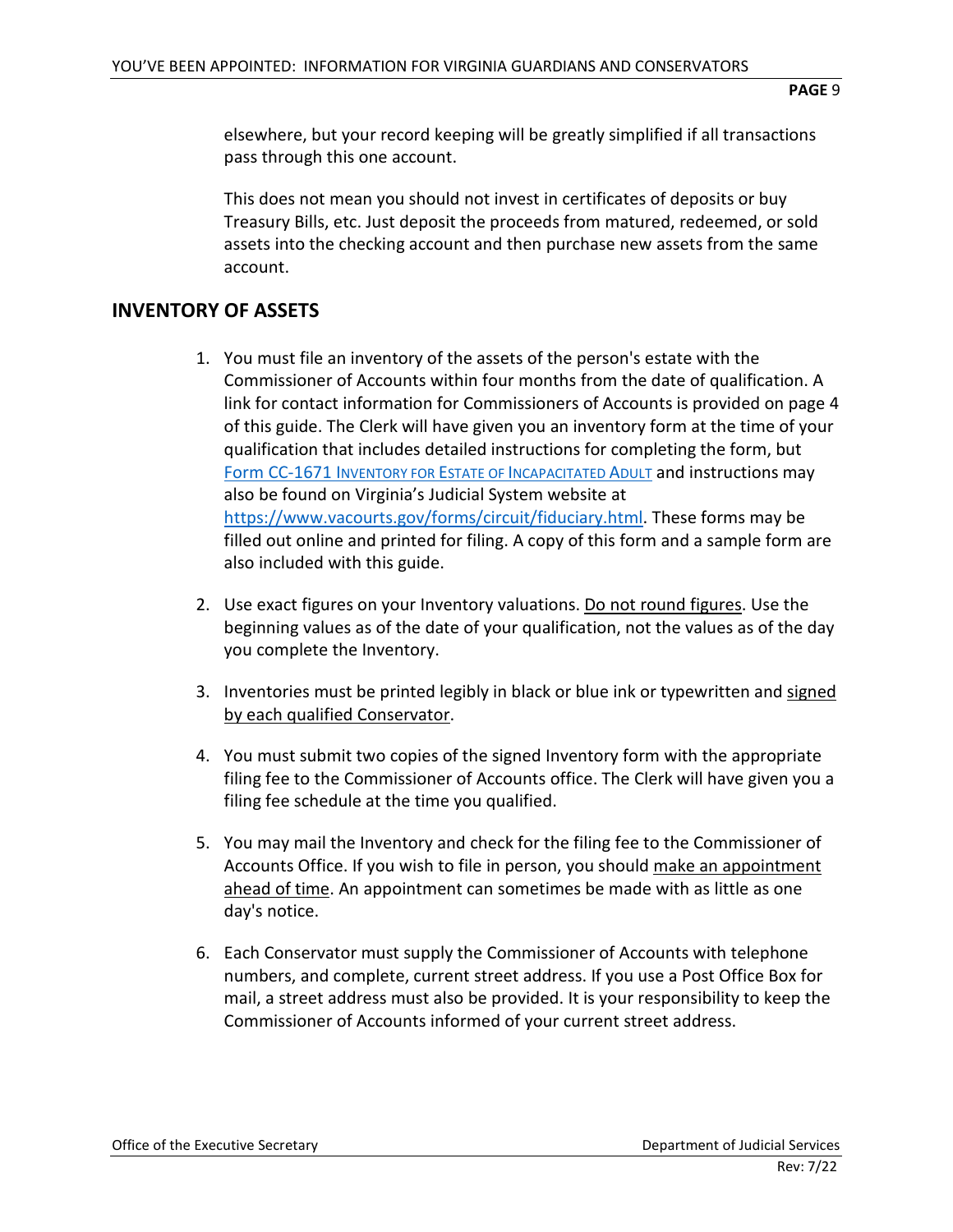# <span id="page-9-0"></span>**ACCOUNTINGS**

- 1. Every Conservator must file an account of the person's assets under your control with the Commissioner of Accounts. The Clerk will have given you an accounting form at the time of your qualification that includes detailed instructions for completing the form, but [Form CC-1682 ACCOUNT FOR INCAPACITATED ADULT](http://www.vacourts.gov/forms/circuit/cc1682.pdf) and instructions may also be found on Virginia's Judicial System website at [https://www.vacourts.gov/forms/circuit/fiduciary.html.](https://www.vacourts.gov/forms/circuit/fiduciary.html) These forms may be filled out online and printed for filing. A copy of this form and a sample form is also included with this guide.
- 2. The first Account should cover the first four-month period, beginning on the date of the Conservator's qualification. This account must be filed with the Commissioner of Accounts within **six months** from the date of qualification. For example, if you qualified on January 10, 2019, the first Account would cover the period January 10, 2019 through May 10, 2019, and it would be due on July 10, 2019.
- 3. Second and subsequent accountings are to cover the 12 months beginning with the ending date of the prior Account. They are due within 16 months from the ending date of your prior Account. For example, if the first Account ended May 10, 2019, then the Second Account would end May 10, 2020, and would be due by September 10, 2020. You may end your account on any day of the month. For example, instead of ending it May 10, you may end it May 31.
- 4. You must include the following with every accounting:
	- Original and one copy of the Account signed by each Conservator if more than one are qualified.
	- A check payable to the Commissioner of Accounts in the appropriate amount for the filing fee. The Clerk will have given you the filing fee schedule when you qualified.
	- Vouchers for all disbursements shown on the account which include the original cancelled checks, debit memos, or signed receipts. These will be returned to you. If you use a bank that does not return cancelled checks, you must have a signed receipt from the payee, or a photocopy of the check prepared by the bank. Vouchers must be organized in the same order as they appear on the accounting. Vouchers do not need to be filed in duplicate.
	- A copy of the signed settlement sheet for any sale of real estate and brokerage statement to support any sale of stocks or other securities.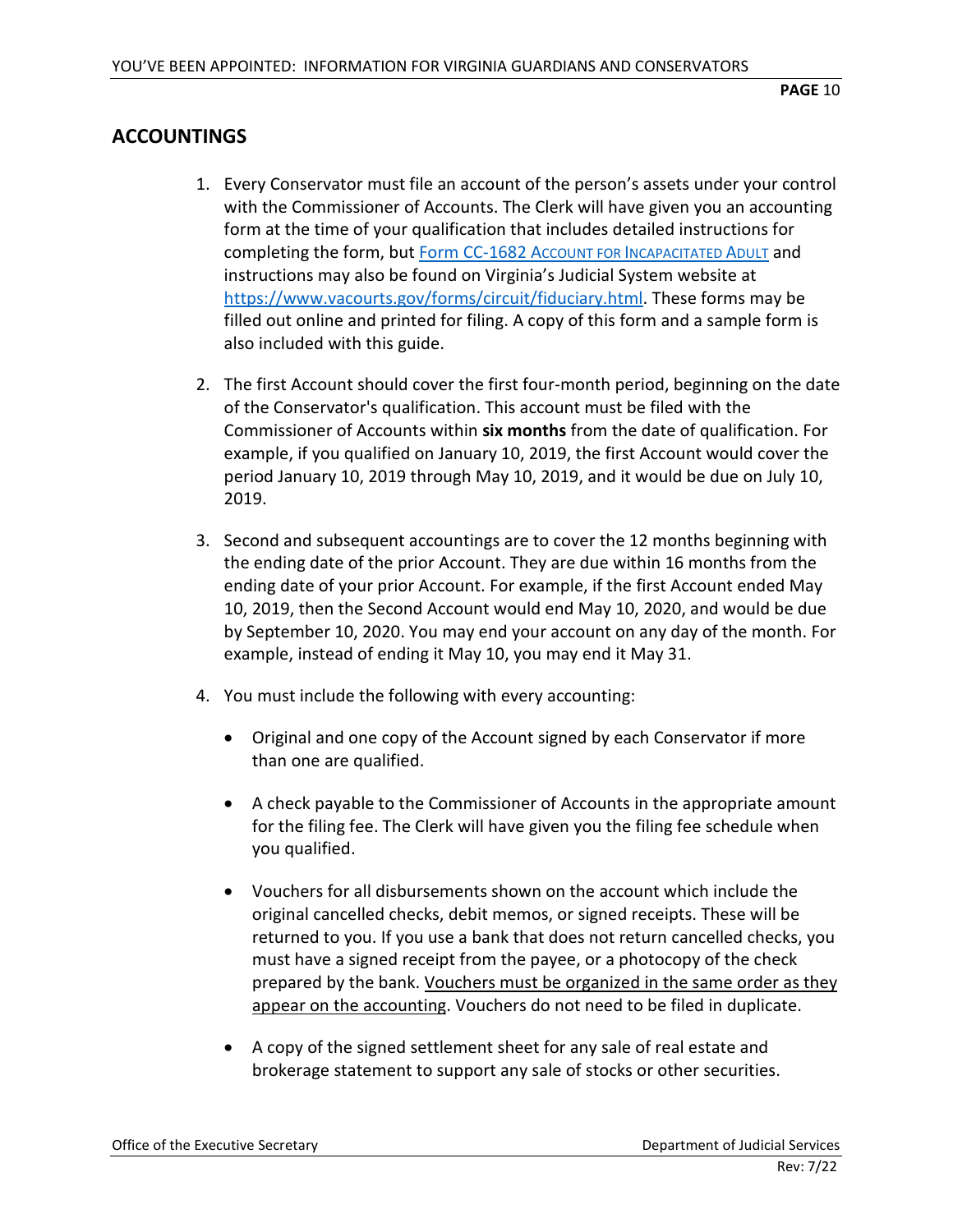- Verification of each asset that remains on hand as of the end of the accounting period must be provided, as follows:
	- When there are cash accounts, a statement from the financial institution covering the ending date of the accounting and reconciled to agree with your accounting.
	- When there are certificates of deposit, a statement from the financial institution, or the original certificate, or a letter from the issuer verifying the existence of the certificate as of the ending date of the account and stating the balance of the certificate.
	- When there are brokerage accounts, a statement that verifies stocks, bonds, and other securities or funds held. If you hold securities in certificate form, you must exhibit the original certificates to the Commissioner of Accounts or provide a statement from a bank officer certifying the original certificates of each security listed were exhibited to the bank officer on or after the ending date of the accounting.
	- Titles for cars, boats, etc., should be exhibited to the Commissioner of Accounts. Jewelry and furnishings carried as assets under the Conservator's control can be supported by a statement from a disinterested third party certifying the existence and the location of the assets. The statement by the third party should include the party's printed name, address, and daytime phone number.
	- Original notes must be exhibited to the Commissioner of Accounts unless a collection agency is handling the collection of the notes. If so, a statement from the collecting agency certifying the identity of the holder and the principal balance as of the ending date of the account will be accepted.
	- Copies of K-I forms from the tax returns may be used to verify any partnership interests.
	- $\blacksquare$  If the market value of the asset is not equal to the carrying value, show the market value in parentheses within the asset description
- 5. You must file a Final Account upon the person's death or upon entry of a court order restoring the person's competency. The final account must show ZERO assets on hand. You may not hold any assets in escrow for any reason whatsoever.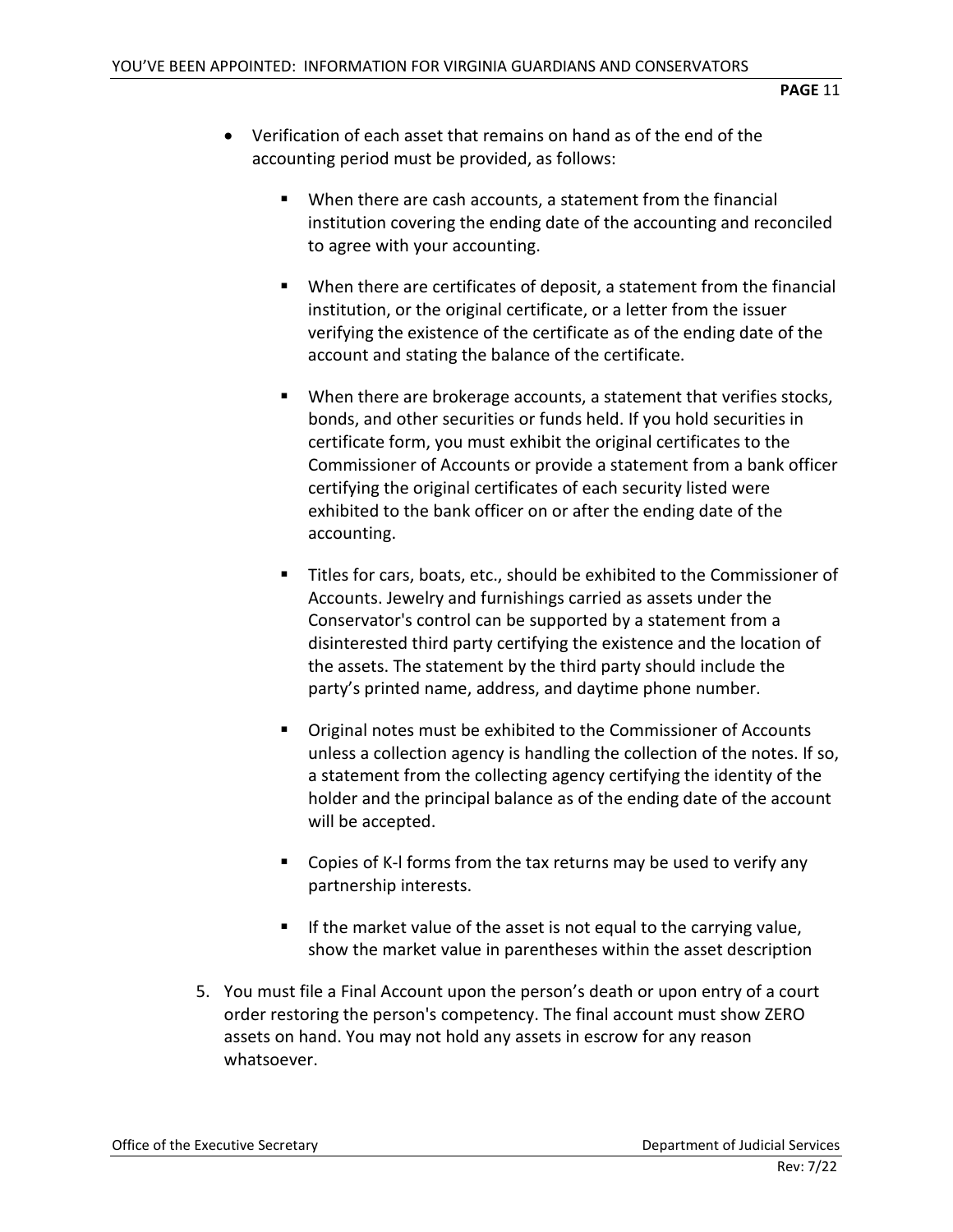- 6. Any assets remaining at the termination of a conservatorship should be delivered to the qualified fiduciary of the estate if the person died, or to the person when declared competent.
- 7. All original vouchers will be returned to you or your representative after the completion of the Commissioner's audit.
- 8. Accounts must be printed legibly in black or blue ink or typewritten.
- 9. You may mail the Account and check for the filing fee to the Commissioner of Accounts Office. If you wish to file in person, you should make an appointment ahead of time. An appointment can sometimes be made with as little as one day's notice.

#### <span id="page-11-0"></span>**DISBURSEMENTS**

- 1. You may use principal and income for the benefit of the person. You may also contribute funds towards the support and maintenance of the person's spouse and/or family.
- 2. Costs of maintaining real property are properly paid from the conservatorship funds.
- 3. If you must use cash to pay for something, obtain a signed receipt for it. You may find it convenient to occasionally pay small expenses yourself and then write a conservatorship check to yourself for reimbursement.

# <span id="page-11-1"></span>**INVESTMENTS**

- 1. As Conservator, you are responsible for the careful investment of funds under your control. You must make such investments within four months from the time you collect such funds.
- 2. [Virginia Code § 64.2-1502](https://law.lis.virginia.gov/vacode/64.2-1502/) provides a listing of securities in which a Conservator may invest. Some examples of approved investments are bonds, notes and other evidences of indebtedness of Virginia, a Virginia county, a Virginia city, or the United States as well as savings accounts, time deposits or certificates of deposit in banks, savings banks, trust company, savings and loan association, or credit unions authorized to do business in Virginia that are insured by the Federal Deposit Insurance Corporation or the National Credit Union Share Insurance Fund.
- 3. For investments not approved by Va. Code  $\S$  64.2-1502, investments must be made in good faith, using intelligent and practical reasoning.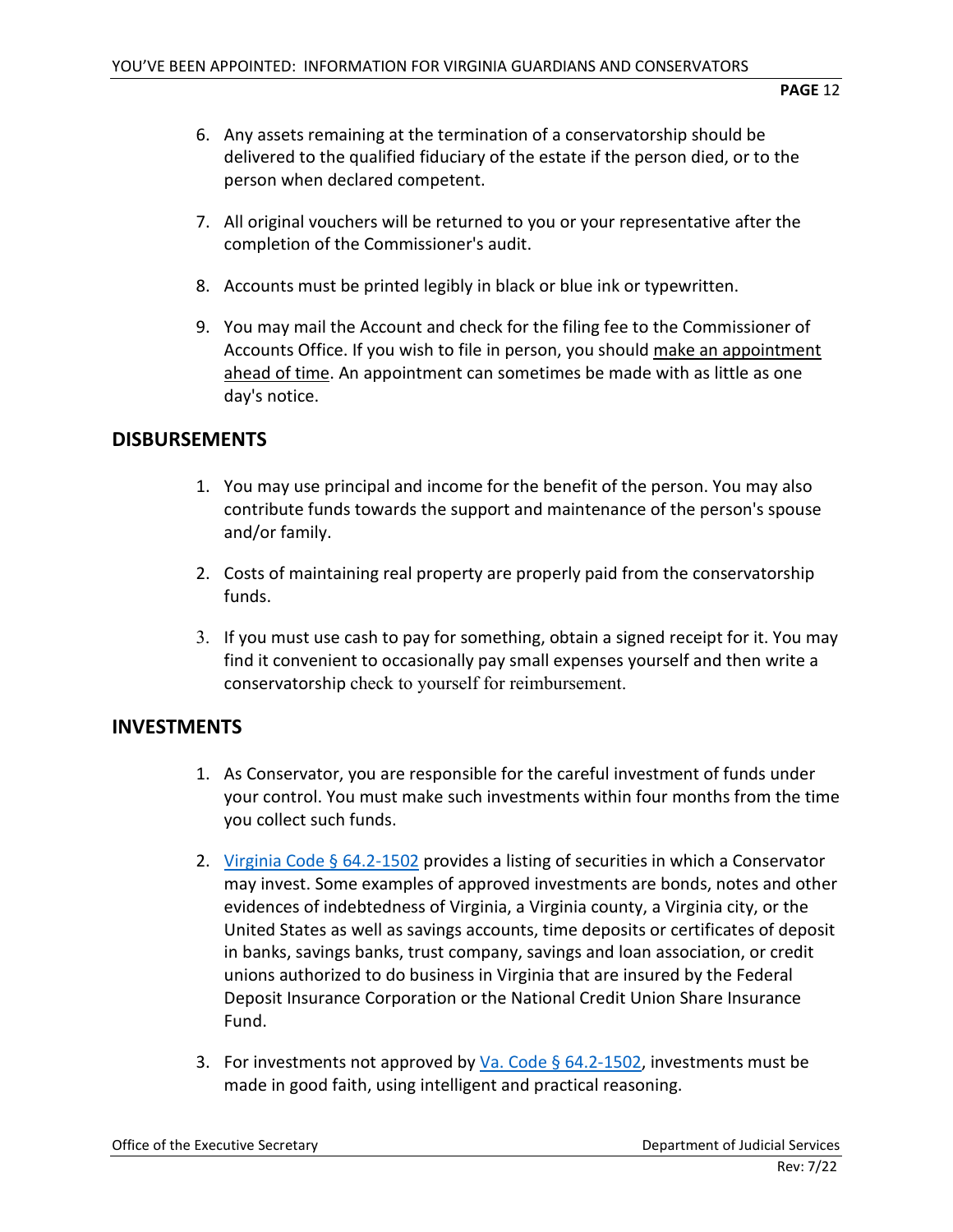- 4. You may be personally liable for loss of assets.
- 5. You may not invest conservatorship monies in unsecured notes or buy real estate or lend money to yourself.
- 6. Be sure to title all investments properly, i.e. "**Your name**, Conservator for **Person's Name**."
- 7. Do not make any conservatorship asset joint with you or anyone else. The conservatorship funds belong only to the person and must be listed with the Conservator's name and title. Combining the person's funds with yours, or someone else's, results in confusion and potential liability.

#### <span id="page-12-0"></span>**ESTATE PLANNING**

- 1. You must get Court authority to make gifts from the person's estate, to disclaim property, or to create a revocable or irrevocable trust on behalf of the person. This authority may be given in the order appointing the Conservator or by petition in a separate proceeding. If there is a separate proceeding, you must give notice as required and a guardian ad litem must be appointed to represent the person's interests.
- 2. The Court may determine 1) any amounts, recipients, and proportions of any gifts of the estate, 2) any disclaimers, 3) whether good cause exists to create a trust or transfer assets, or 4) whether to approve the trust created.
- 3. You may make arrangements for the person's funeral and burial. Virginia Code  $\S$ [54.1-2820,](https://law.lis.virginia.gov/vacode/54.1-2820/) however, has many requirements that must be met. Before you proceed with making these arrangements, be sure the funeral home's contract meets the requirements of Virginia law.

# <span id="page-12-1"></span>**COMPENSATION FOR CONSERVATORS**

1. You are entitled to "reasonable compensation" for the services you provide in administering a conservatorship. There is no specific definition of "reasonable compensation". Unless there are unusual circumstances, the Commissioner will allow a fee based on th[e Uniform Fee Schedule Guideline,](http://www.courts.state.va.us/courts/circuit/resources/coa_fee_schedule.pdf) which provides for the following:

Income - 5% of all non-investment receipts (Social Security, retirement payments, etc.) accounted for during each accounting period. No compensation is allowed on receipts such as interest, dividends, capital gain distributions, or capital gains on sales.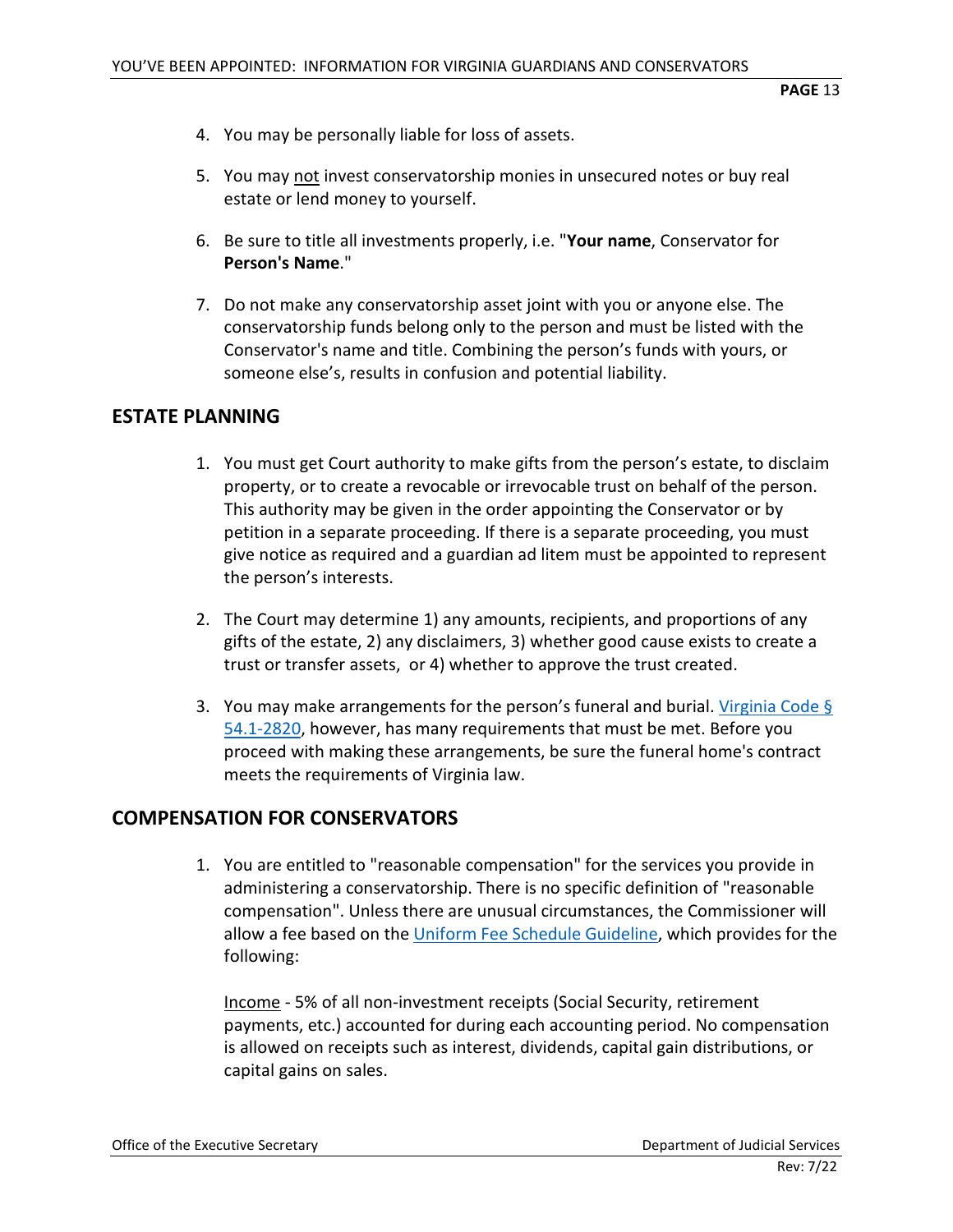Principal - A fee based upon the market value of the assets brought forward from the Inventory or prior account in accordance with the following schedule:

First \$500,000 1% (.01) Next \$500,000 ¾ of 1% (.0075) Over \$1,000,000 (up to \$9,999,999.99) ½ of 1% (.005) \$10,000,000 or more -by agreement with the Commissioner (prior consultation is required).

# <span id="page-13-0"></span>**SURETY BOND COVERAGE**

- 1. The Court determines the amount of your personal bond and whether you must obtain surety on that bond.
- 2. If the Court requires you to obtain a surety bond, you will pay an insurance company a premium to ensure that you will properly discharge your duties as a Conservator. The amount of the surety bond must be enough to cover the assets you are responsible for and will also include 12 months of anticipated income.
- 3. The Commissioner of Accounts reports to the Court if the surety bond is insufficient. After reviewing your Inventory and each interim Account, the Commissioner will send you a letter setting out the amount the bond will be increased necessary to cover the existing assets and anticipated income. A copy of the letter is sent to the Clerk of the Court and to the insurance company.
- 4. You may request a reduction of the amount of the surety bond when you file your Inventory or Account which shows that assets on hand, plus anticipated income, are less than the current surety bond coverage.

# <span id="page-13-1"></span>**FAILURE TO PROPERLY FILE INVENTORY OR ACCOUNTS**

Should you fail to file the required Inventory or Account within the required deadlines, or any approved extension, the following actions may result:

- 1. The Commissioner of Accounts will issue a summons that will be served to you by the Sheriff of your locality. The summons gives you 30 days from the date of service to file the required report with the Commissioner of Accounts.
- 2. If you do not meet the deadline for filing the Inventory or Account, the Commissioner of Accounts will request the Judge to issue a Rule to Show Cause against you. The Show Cause summons will also be served by the Sheriff and you will be required to appear in Court to explain to the Judge why you have not filed the required report and why you should not be removed as the Conservator.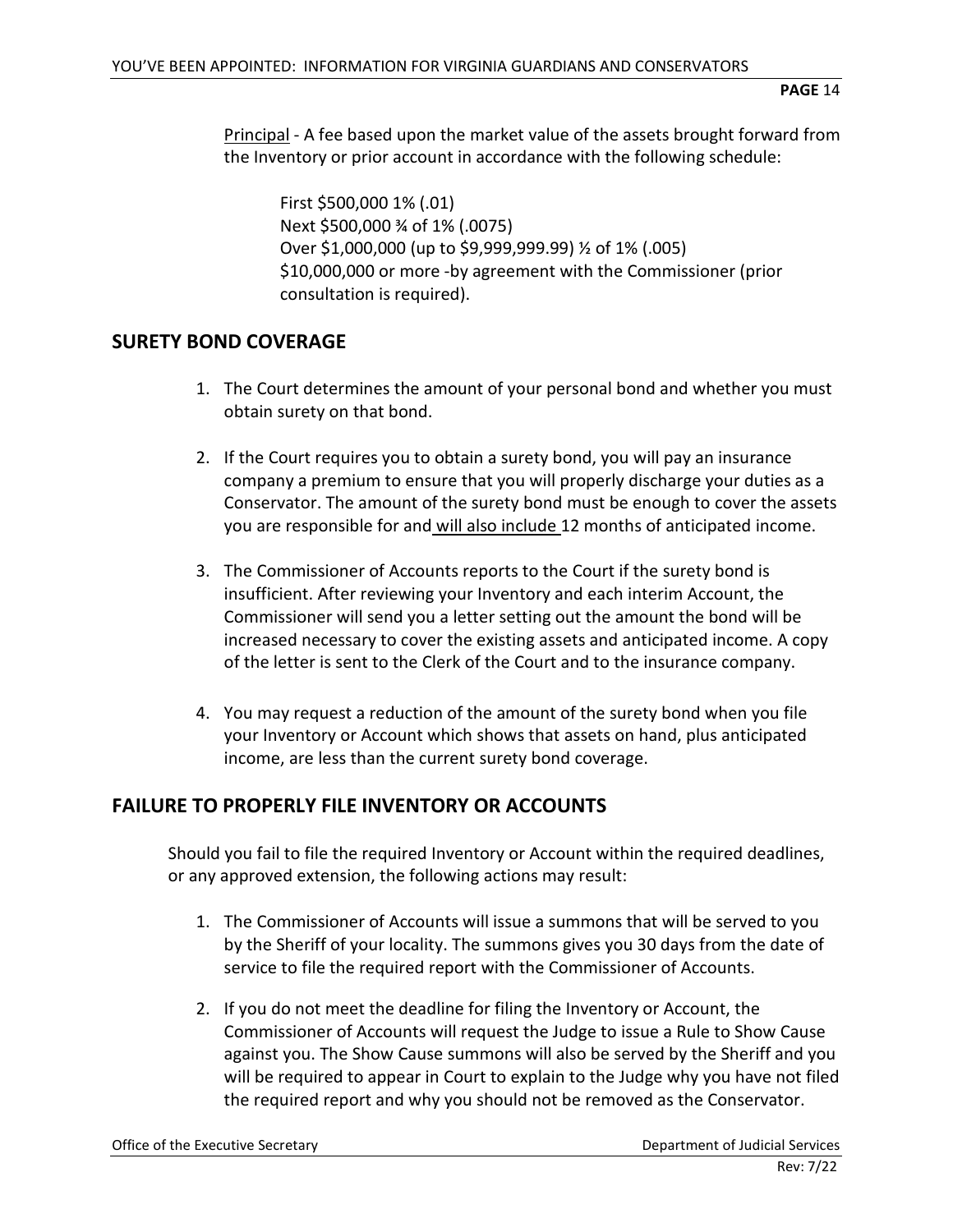- 3. If you do not settle your accounts as required by Virginia law, you will forfeit your commissions unless the Commissioner of Account finds good cause for your failure to do so.
- 4. Fees for the issuance of the summons and Rule to Show Cause, as well as any costs for court appearances by the Commissioner of Accounts, will be paid by you personally and will not be paid with funds in the Conservatorship.
- 5. If you are an attorney, the Commissioner of Accounts must send a copy of his report the Virginia State Bar in addition to sending a copy to the Court.

#### <span id="page-14-0"></span>**MODIFICATION/TERMINATION OF GUARDIANSHIP/CONSERVATORSHIP**

Your appointment as guardian or conservator may end or be changed for several reasons:

- 1. Your appointment ends the day the person is deceased.
- 2. The court may remove you as Guardian or Conservator if it finds you are not acting in the best interests of the person or the person's estate.
- 3. The court may modify the guardianship or conservatorship order to provide you with more authority or less authority, given the current needs and circumstances of the person.
- 4. The court may terminate the guardianship or conservatorship order if it finds the person no longer needs a Guardian or Conservator. Upon the petition of the person, the Guardian or Conservator, or on the Court's own motion, and after a hearing is held, the Court may declare the person "restored to capacity." A restoration to capacity means the person regains the rights lost by the original appointment.

Upon any termination of appointment, you are required to file a final Account with the Commissioner of Accounts.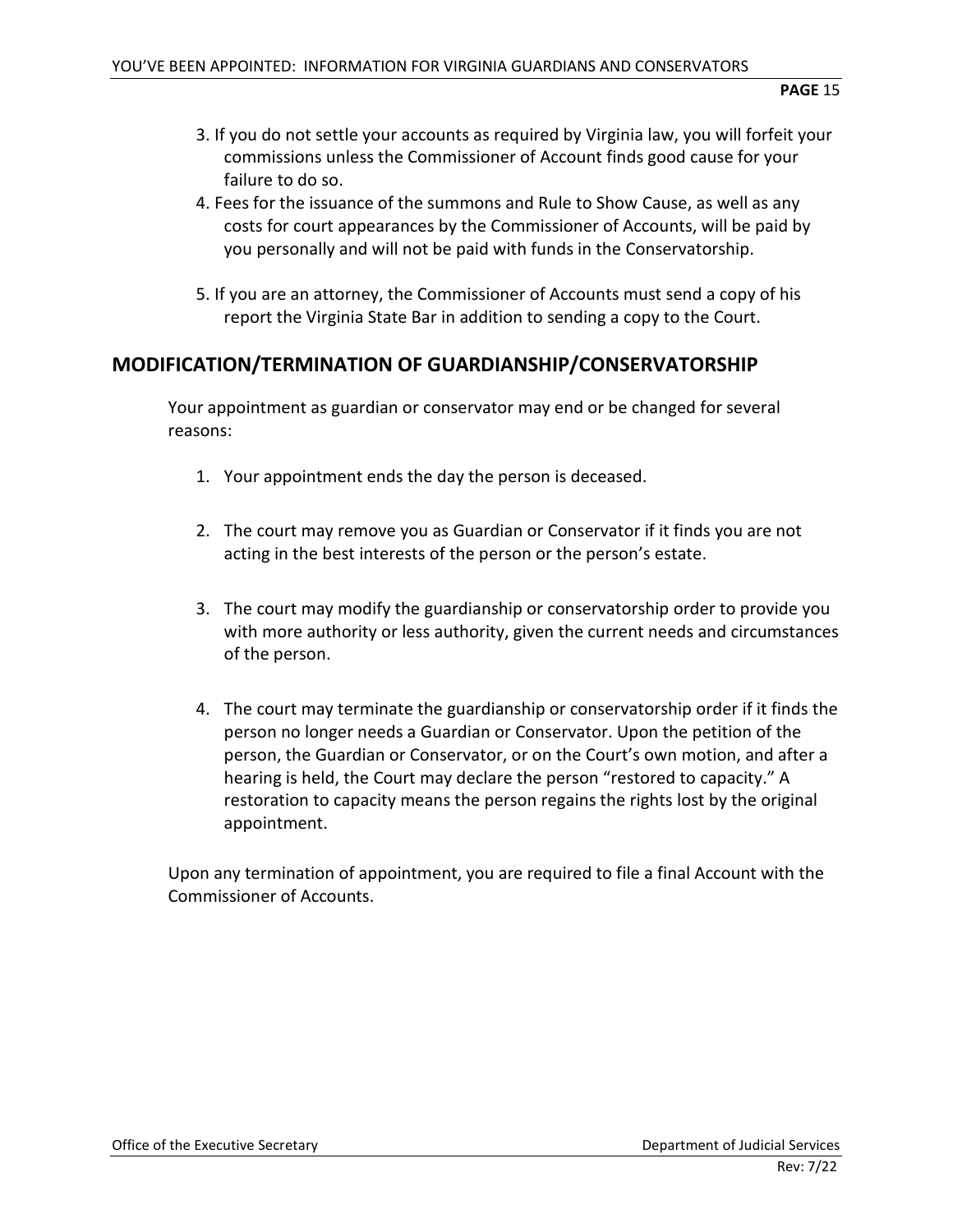# <span id="page-15-0"></span>**AVAILABLE RESOURCES**

| <b>VIRGINIA DEPARTMENT FOR THE AGING AND</b><br><b>REHABILITATIVE SERVICES (DARS)</b><br>8004 Franklin Farms Drive<br>Henrico, VA 23229-5019 | The Department for Aging and Rehabilitative<br>Services, in collaboration with community<br>partners, provides and advocates for resources<br>and services to improve the employment,<br>quality of life, security, and independence of<br>older Virginians, Virginians with disabilities, and |
|----------------------------------------------------------------------------------------------------------------------------------------------|------------------------------------------------------------------------------------------------------------------------------------------------------------------------------------------------------------------------------------------------------------------------------------------------|
| (804) 662-7000/ Toll Free: 1-800-<br>552-5019<br>Email: dars@dars.virginia.gov<br>Website: http://www.vadars.org                             | their families.                                                                                                                                                                                                                                                                                |
| <b>VIRGINIA OFFICE FOR AGING SERVICES OF THE</b>                                                                                             | A network of 25 local agencies, called Area                                                                                                                                                                                                                                                    |
| DIVISION FOR COMMUNITY LIVING                                                                                                                | Agencies on Aging or AAAs, provides most of<br>the services for seniors in Virginia communities.                                                                                                                                                                                               |
| 1610 Forest Avenue, Suite 100                                                                                                                | Each AAA in Virginia serves a specific territory                                                                                                                                                                                                                                               |
| Henrico, VA 23229-5019                                                                                                                       | of counties and cities that share common<br>geographic, demographic, and economic                                                                                                                                                                                                              |
| (804) 662-9333/ Toll Free: 1-800-<br>552-3402                                                                                                | boundaries.                                                                                                                                                                                                                                                                                    |
| Website:<br>http://www.vda.virginia.gov/                                                                                                     | To find out what services are offered in your<br>community, you can use a map on the Office for<br>Aging Services website:<br>http://www.vda.virginia.gov/                                                                                                                                     |
| <b>VIRGINIA DEPARTMENT OF SOCIAL SERVICES</b>                                                                                                | Va. Code § 64.2-2020 requires the guardian to<br>file an annual report with the local department<br>of social services for the jurisdiction where the<br>person lives. To find your local department of                                                                                        |
| <b>LOCAL DEPARTMENT LISTING - VIRGINIA</b><br><b>DEPARTMENTS OF SOCIAL SERVICES</b>                                                          | social services, you can use the search options<br>on the VDSS's website.                                                                                                                                                                                                                      |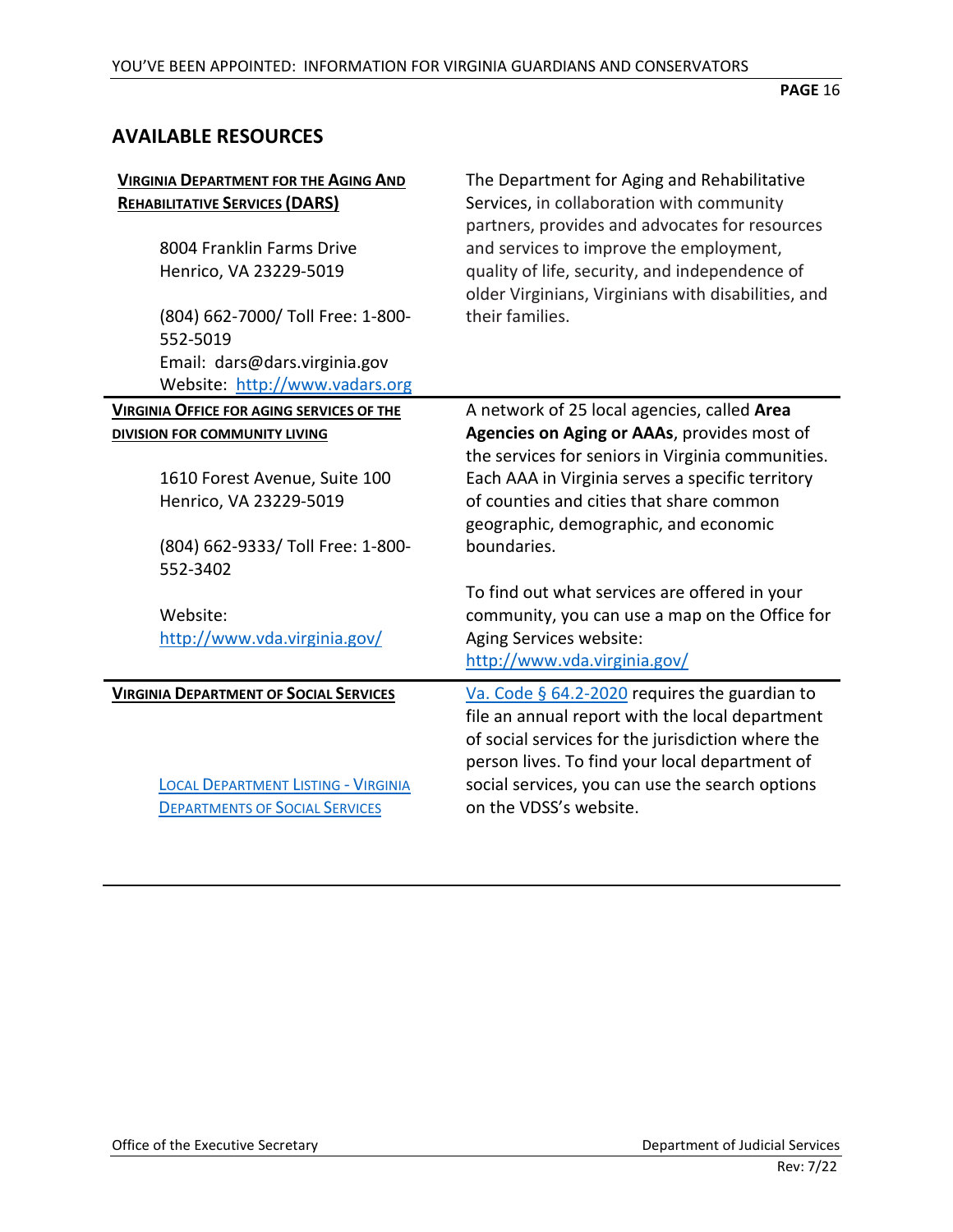| <b>NATIONAL GUARDIANSHIP ASSOCIATION</b><br>174 Crestview Drive<br>Bellefonte Pa 16823-8516<br>877-326-5992<br>Website: www.guardianship.org               | NGA is a membership organization for<br>guardians, conservators, fiduciaries, judges, and<br>court personnel across the United States who<br>are interested in providing quality guardianship<br>services. It provides multiple educational<br>opportunities and resources for guardians.<br>NGA's Ethical Principles and Standards of<br>Practice are tools to help guardians and<br>conservators ethically carry out their<br>responsibilities. You can download them for<br>free on the NGA website. Fundamentals of<br>Guardianship, a training manual and desk<br>reference, is available on amazon.com. |
|------------------------------------------------------------------------------------------------------------------------------------------------------------|---------------------------------------------------------------------------------------------------------------------------------------------------------------------------------------------------------------------------------------------------------------------------------------------------------------------------------------------------------------------------------------------------------------------------------------------------------------------------------------------------------------------------------------------------------------------------------------------------------------|
| Website:<br>https://www.consumerfinance.gov/c<br>onsumer-tools/managing-someone-<br>elses-money/guardian-guides/                                           | <b>Consumer Financial Protection Bureau, Help</b><br>for Court-Appointed Conservators in Virginia -a<br>plain language guide for Virginia conservators<br>with tips and examples. You can download<br>copies or order the guide for free.                                                                                                                                                                                                                                                                                                                                                                     |
| <b>COMMISSIONERS OF ACCOUNTS</b><br>Henrico County Commissioner of<br><b>Accounts Website:</b><br>http://www.henricocommissionerofa<br>ccounts.com/        | The Henrico and Fairfax County Commissioners<br>of Accounts websites are provided as resources<br>only. As conservator, you should consult with<br>the Commissioner of Accounts for the Circuit<br>Court in which you qualified.                                                                                                                                                                                                                                                                                                                                                                              |
| Fairfax County Commissioner of<br><b>Accounts Website:</b><br>https://www.fairfaxcommissionerofa<br>ccounts.org/open/page.page?shortn<br>ame=resource.home |                                                                                                                                                                                                                                                                                                                                                                                                                                                                                                                                                                                                               |

# <span id="page-16-0"></span>**FORMS**

Form CC-1644, [Report of Guardian for an Incapacitated Person](https://www.vacourts.gov/forms/circuit/cc1644.pdf) Form CC-1644, [Sample Report of Guardian of an Incapacitated Person](https://www.vacourts.gov/forms/circuit/cc1644_samp.pdf) Form CC-1671, [Inventory for Estate of Incapacitated Adult](https://www.vacourts.gov/forms/circuit/cc1671.pdf) Instructions for CC-1671, [Inventory for Estate of Incapacitated Adult](https://www.vacourts.gov/forms/circuit/cc1671inst.pdf) Form CC-1682, [Account for Incapacitated Adult](https://www.vacourts.gov/forms/circuit/cc1682.pdf) Instructions and Sample Form CC-1682, [Account for Incapacitated Adult](https://www.vacourts.gov/forms/circuit/cc1682inst.pdf) Instructions for CC-1682, [Account for Incapacitated Adult](https://www.vacourts.gov/forms/circuit/cc1682.pdf)